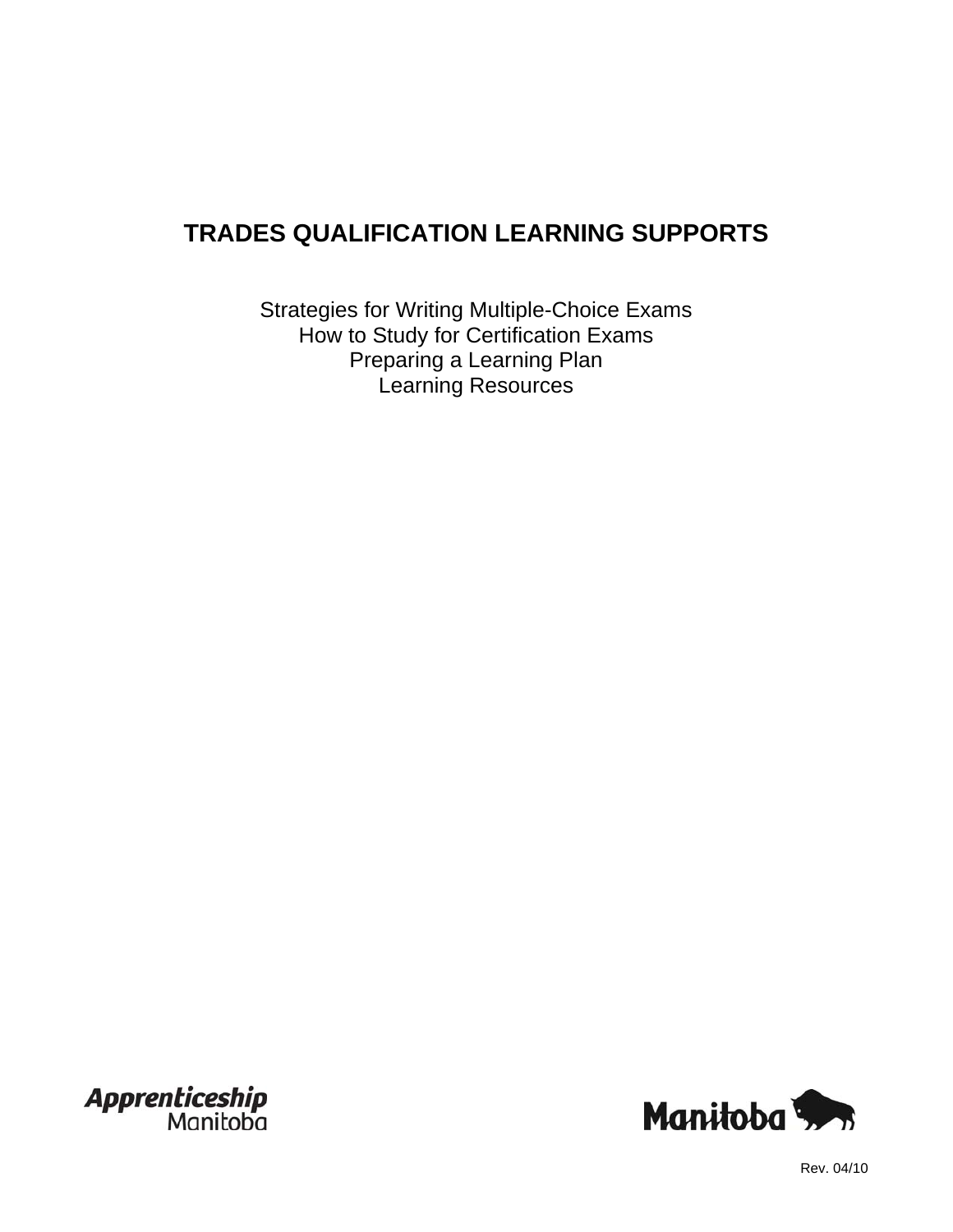# **TABLE OF CONTENTS**

| <b>Introduction</b>                                                                                                                                                                                                                                                                                                   | 3                                                                                                                  |
|-----------------------------------------------------------------------------------------------------------------------------------------------------------------------------------------------------------------------------------------------------------------------------------------------------------------------|--------------------------------------------------------------------------------------------------------------------|
| <b>Part A - Strategies for Writing Multiple Choice Exams</b>                                                                                                                                                                                                                                                          | 3                                                                                                                  |
| How to Approach Writing Multiple Choice Exams<br><b>Helpful Tips for Writing Multiple Choice Exams</b><br><b>Guessing: The Educated Guess</b><br>The Importance of Vocabulary                                                                                                                                         | 3<br>4<br>$\overline{4}$<br>5                                                                                      |
| <b>Part B - How to Study for Certification Exams</b>                                                                                                                                                                                                                                                                  | 6                                                                                                                  |
| <b>Study Schedule</b>                                                                                                                                                                                                                                                                                                 | 6                                                                                                                  |
| Establish a Regular Study Area<br><b>Study Short and Often</b><br><b>Begin Study Sessions on Time</b><br>Study When You are Wide Awake<br>Set a Specific Goal for Each Subject You Study<br><b>Study Your Most Difficult Subjects First</b><br><b>Vary Your Work</b><br><b>Reward Yourself</b><br><b>Test Anxiety</b> | 6<br>6<br>$\overline{7}$<br>$\overline{7}$<br>$\overline{7}$<br>$\overline{7}$<br>$\overline{7}$<br>$\overline{7}$ |
| <b>Part C - Preparing a Learning Plan</b>                                                                                                                                                                                                                                                                             | 9                                                                                                                  |
| Introduction<br><b>Learning Plan Checklist</b>                                                                                                                                                                                                                                                                        | 9<br>9                                                                                                             |
| <b>Part D - Learning Resources</b>                                                                                                                                                                                                                                                                                    | 10                                                                                                                 |
| <b>Study Materials</b><br>Non-Accredited Trades Qualification (TQ) Upgrading Courses                                                                                                                                                                                                                                  | 10<br>11                                                                                                           |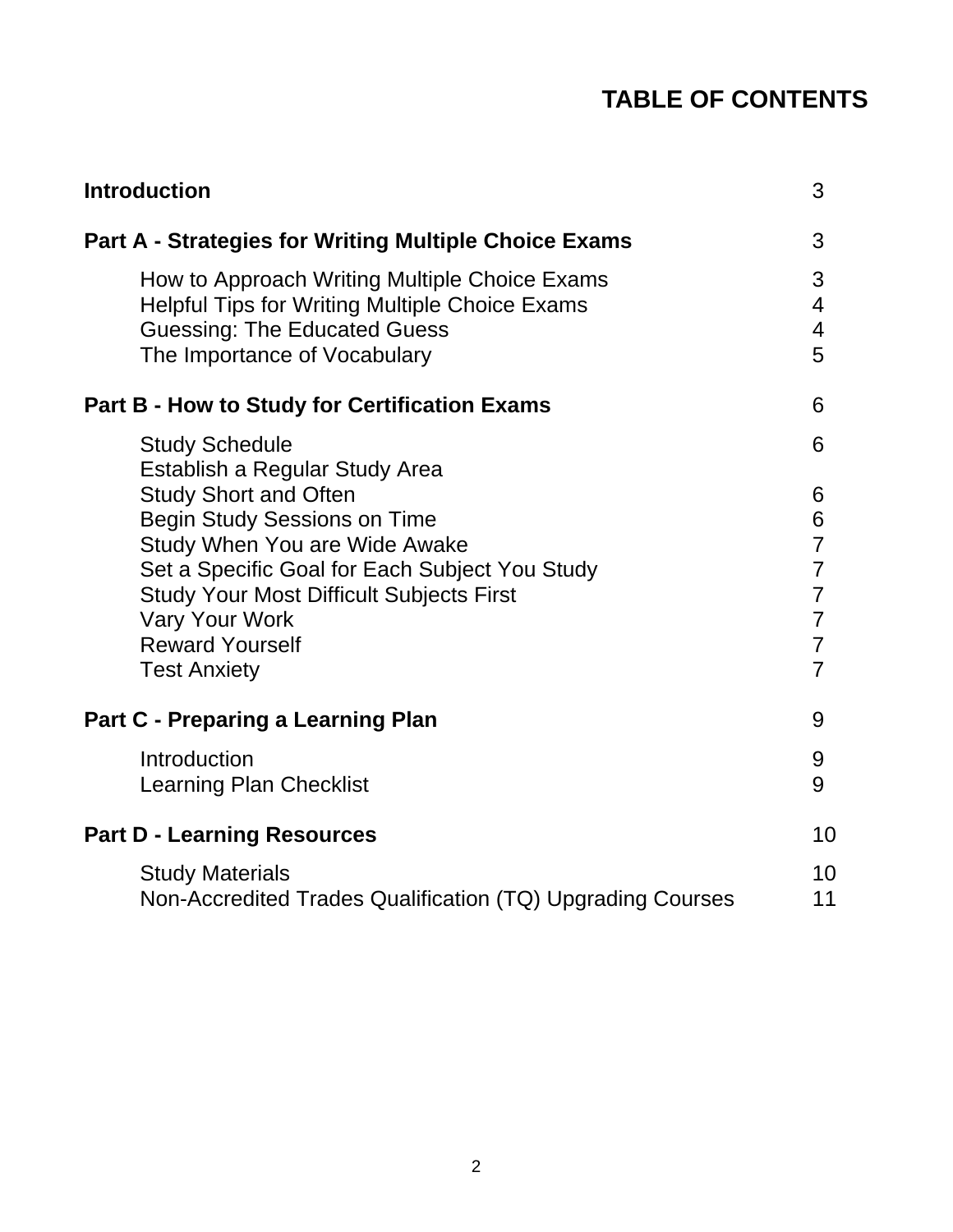## **Introduction**

This Trades Qualification Learning Supports (TQLS) document was developed by Apprenticeship Manitoba's Trades Qualification Unit to help you prepare to write the Interprovincial/Provincial Certification exam in your designated trade. This document is designed for Trades Qualifiers who have been approved to challenge the exam. It provides relevant and meaningful information that can be used when preparing to write the exam such as: strategies for writing multiple-choice exams; a comprehensive study guide; developing a learning plan; non-accredited TQ upgrading courses and learning resources (textbooks, CD's, learning modules, online texts, question banks, etc).

### **Part A Strategies for Writing Multiple Choice Exams**

There are very few "right ways" or "wrong ways" to prepare to write an exam. As you will see, there is no single "right way" to approach multiple choice exams or how to take notes, so do not be fooled into thinking there is. There is no single method that works for everyone. Here are a few techniques and tips that may work for you.

Test preparation depends on many factors such as your attitude (are you writing the exam because you want to or is your employer, friends, or spouse pressuring you?), the length and intensity of the training (how much time and energy are you prepared to put into your studies), your prior knowledge (do you have a broad scope of the trade?), and whether or not you use test-taking tips or visit the aWEST drop-in centre.

It is also important to be familiar with the test format and materials (is a code book required? How many questions are there in each area?), timing structure (how much time do you have to complete the exam?), and the content of the exam (what you will be tested on). If you write the test with only 50% of the knowledge required, you may not attain the required 70% pass rate. Performing well on the certification exam is a combination of knowing a broad scope of your trade and knowing how to approach the exam.

Confusion precedes the learning of knowledge. So tell yourself it is okay to be confused and learn how to get past it. You are not expected to understand everything the first time you read it through, and learning something slowly does not mean there is something wrong with you. You may be studying a subject that everyone learns slowly, or the text book may have been poorly written. You have up to a year to study before you must write the exam so take your time. Be confident that you will gain new knowledge while you are preparing to write the exam.

### **How to Approach Writing Multiple-Choice Exams**

There are three approaches to writing multiple-choice exams:

- 1. Begin with the first question and do not stop until you are done, regardless of the difficulty level of the question.
- 2. Answer the easy questions first, then go back and work out the difficult ones.
- 3. Answer the difficult questions first, then go back and do the easy ones.

It is important to note that none of these three approaches is inherently right or wrong. Each approach may be of value to different individuals.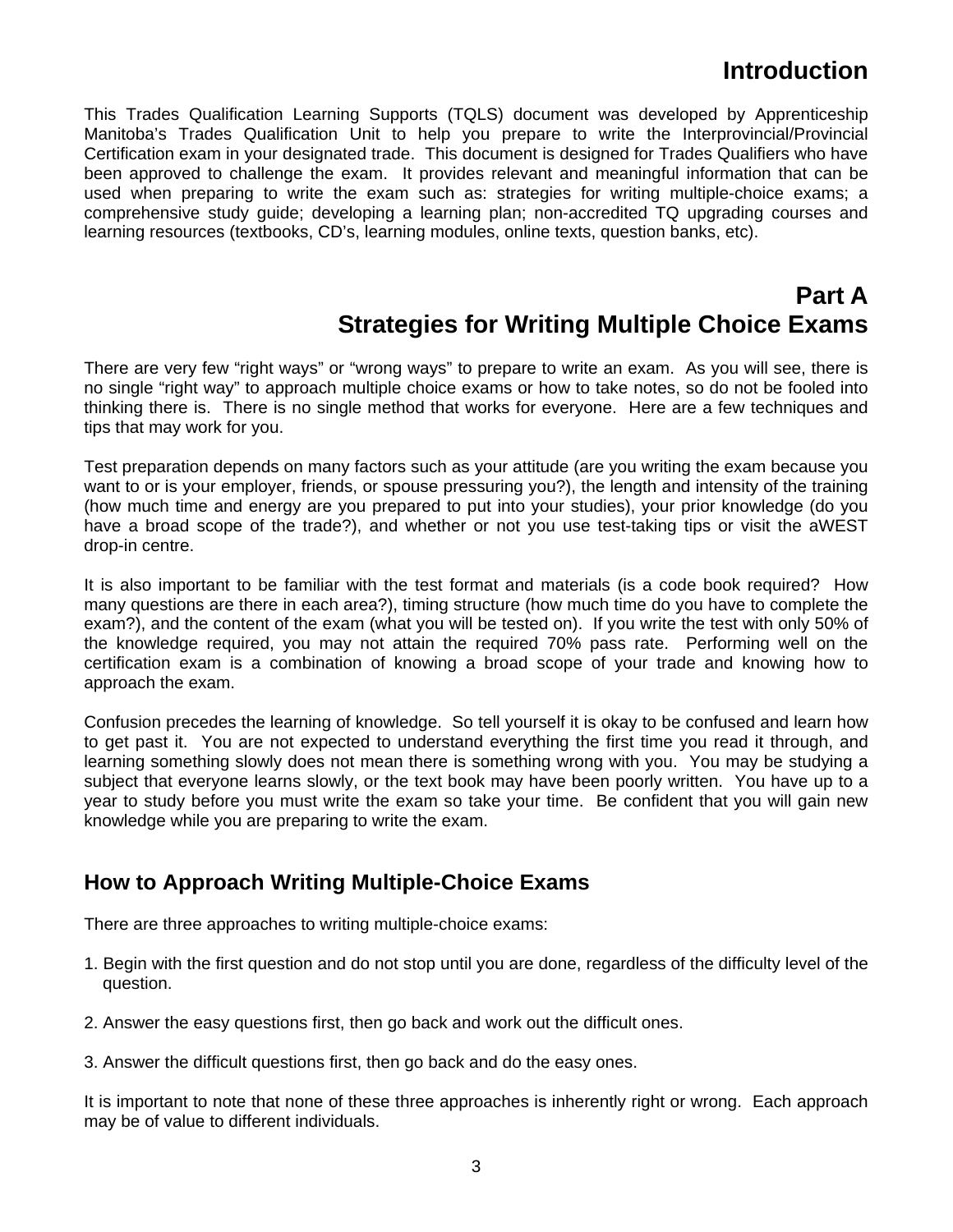The first approach appears to be the quickest because you do not have to scan all the test questions to locate the easy or difficult ones. Providing you do not spend too much time on a single question, this is most likely the quickest approach.

The second approach is useful because the more questions you answer in a row, the more confident you will be when it comes time to answer the difficult ones.

The third approach suggests it is best to do the most difficult questions first and then the easier ones. If time is running out, it will be easier to answer the easy questions in the limited time available. By the end of a three hour exam your mind may not be as focused as it was in the beginning, so answering the questions that require the most interpretation and analysis makes sense in this scenario. Consider in advance which approach works best for you.

### **Helpful Tips for Writing Multiple-Choice Exams**

1. Read each question fully and completely while covering the answers. You may already know the answer and will not be distracted by the answers (a, b, c, d). Do not go against your first impulse unless you are sure you are wrong.

2. If you are not absolutely sure of the answer, read every answer before you select one. Well constructed certification exam questions will have plausible responses. Be careful not to be fooled by the first response because that may tempt you to answer before you have considered the other answers.

3. Be careful not to read too much into a question. It is best not to try and second guess the test writer by looking for patterns or trick questions, such as always answering (c). Test writers are aware of this and design tests accordingly.

4. Lightly underline key words or phrases to isolate what the question is asking. Exam questions should contain one central problem.

5. A positive answer is more likely to be correct than a negative one.

6. If two possible answers are similar, the answer is probably neither of them.

7. If two possible answers are opposite, one of them is probably correct.

8. Check for negatives and other words that are intended to make you think carefully. Exams generally avoid negatives and **bold** them when they do use them.

9. The answer is usually wrong if it contains the words "all", "always", "never", or "none". Exam questions generally avoid using these specific determiners.

10. The longest or most complicated answer is often correct because the test writer is forced to add qualifying phrases to ensure the answer is clear and accurate.

11. Pay close attention to words like the "best" and "preferred" practice. There are many ways to complete a task on-the-job and taking short-cuts is common. The way you complete a task may be an industry practice, but is it the "best" way to perform the task?

### **Guessing: The Educated Guess**

There is nothing wrong with guessing on the exam. The question is how often to guess and on what you are basing your guess. There are no penalties for incorrect answers on exams, so you should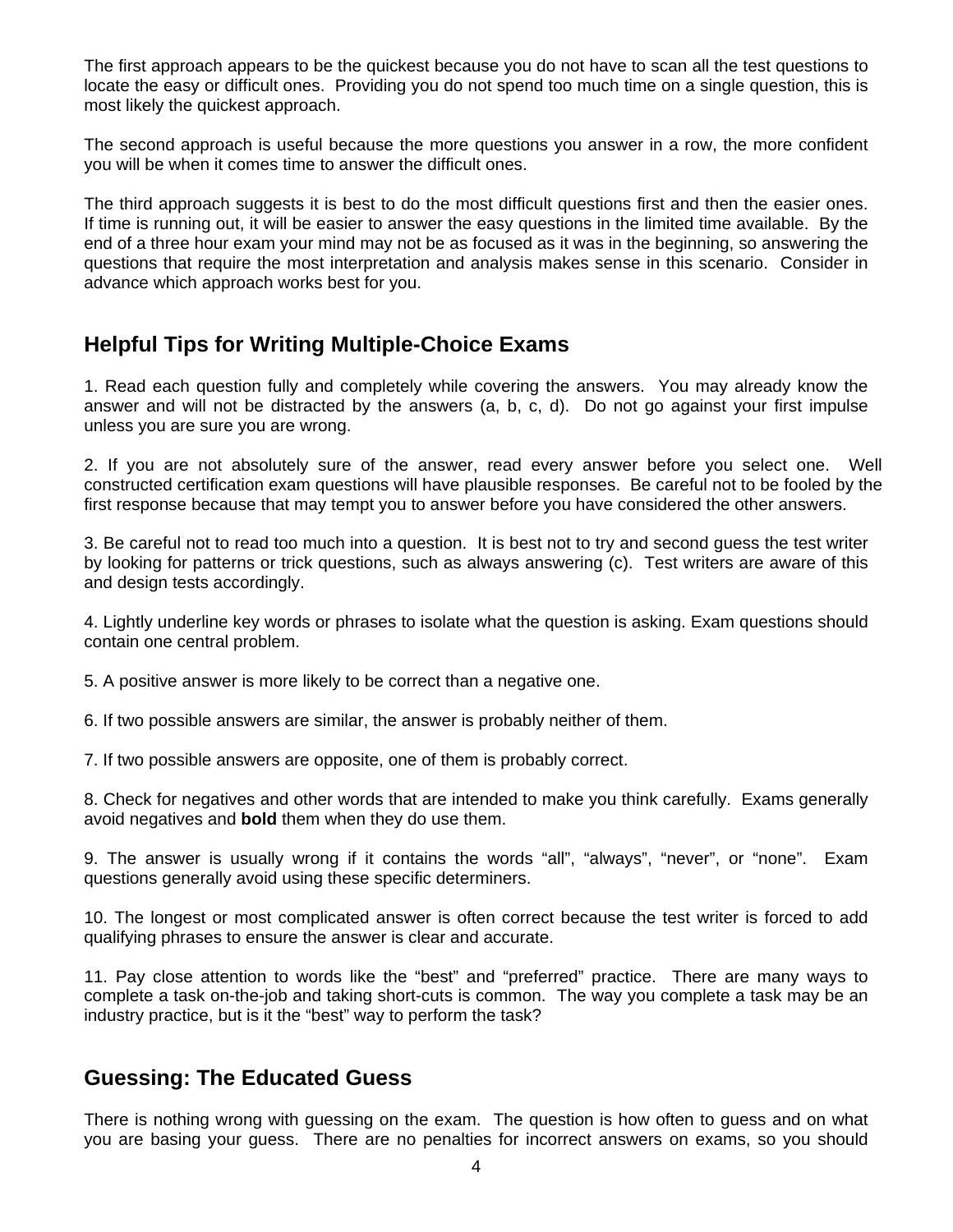never leave a question unanswered. However, you should do all you can to improve your odds of answering the question correctly. All exams use multiple choice questions with four responses; therefore, you have a 25% chance of being right and a 75% chance of being wrong each time you guess. If you can eliminate one answer you are reasonably certain is incorrect, your chances improve to 33%. If you can eliminate two answers, your chances of guessing correctly are 50/50.

If you have been able to eliminate an answer or two, but are still unsure as to the correct response, here are a few tips to make your guesses more educated:

1. If two answers sound alike, choose neither.

2. The most obvious answer to a difficult question is probably wrong, but an answer that is close to the question is probably correct.

3. If the answers to a mathematical question cover a broad range, eliminate the extremes and choose a number in the middle.

4. If two quantities are very close, choose one of them.

5. If two numbers differ by only a decimal point (and the others aren't close), choose one of them. (For example: 3.2, 41, 2.5, 25; an educated guess is either 2.5 or 25).

6. If two answers to a mathematical question look alike, whether formulas or shapes, choose one of them.

Learning the process of elimination can also be a helpful test taking tool. Consider the following math problem:

 $334 \times 412 = ?$  (a) 53, 211 (b) 267,940 (c) 21,488 (d) 137,608

By multiplying the last two digits of each number  $(4 \times 2)$  the last number in the answer must be 8. So (a) and (b) can be eliminated quickly. Of the two remaining numbers one has 5 digits and the other 6. If we simply multiply  $334 \times 100$  we get  $33,400$ . Therefore, (c) cannot possibly be correct as it is less than 33,400. (d) is the answer by process of elimination.

Keep in mind that guessing is not the desired way to pass the exam: these are just a few tried-and-true ways to improve your guessing when you have nothing else to go on.

### **The Importance of Vocabulary**

No matter how much time you spend studying principles and techniques, you will have difficulty understanding the questions if the words used on the exam are not in your vocabulary. A broad vocabulary is essential to doing well on the certification exam since you are more likely to understand what the question is asking of you and what the possible answers will be. Certification exam questions are written simply and clearly, influenced slightly by trade specific language. Build up your vocabulary as much as possible. Write down words you have not come across in your work and become familiar with them. Read trade journals, text books (which often have glossaries and tool lists) and the Occupational Analysis (which is available at www.red-seal.ca) for your trade.

Be sure to review the terminology associated with your trade as trade specific slang can be misleading. Processes, tools and equipment will be referred to by their formal term. So, if you have learned to call a particular tool one name, you will be surprised on the exam when another name is used. Also, you may perform a subtask in a slightly different way than what is described on the exam, but remember to choose the answer that best demonstrates how the subtask should be performed.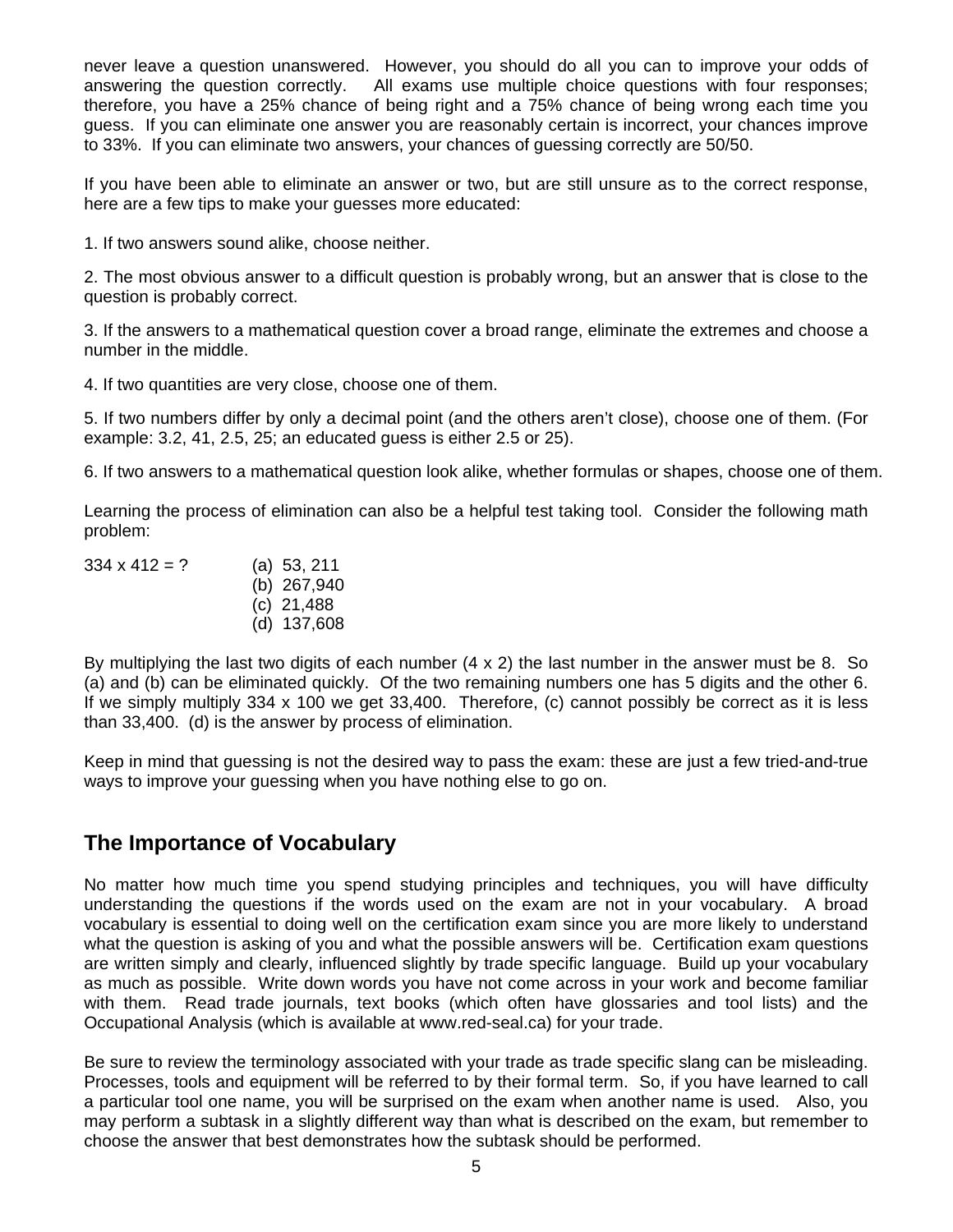## **Part B How to Study For Certification Exams**

Once you have been approved to challenge the certification exam in your trade you will be required to recall information you were taught in grade school, which may have been decades ago. It is no secret that the longer you have been out of school the more likely it is you do not remember what you were taught. You may feel out of practice when it comes to studying for the exam. You may not remember how to use the table of contents or the index in a textbook or how to figure out what information should be highlighted for review. You may also be working full time while raising a family. Therefore, you face some important challenges.

All of these factors can lead to a certain amount of fear and apprehension. Some of that fear is valid, but most is not! You may be worried about your performance on the exam because you were not a strong student in your youth. The difference today is that you have gained a great deal of knowledge in your trade, as well as knowledge gained through life experiences, and are far better prepared to write the exam as a result. The following study guide is designed to help you remove the rust on your study skills.

### **Study Schedule**

When will you review this material? Set up a study schedule, but be realistic. When you make up your schedule, decide how much time you can realistically devote to study and divide that time among your subject areas. It's better to spend half an hour on each subject than to plan one hour for each one and not follow through.

### **Establish a regular study area** (home, work, library, etc.)

When you study in the same place every time, you become conditioned to study there. Your mind will automatically kick into gear even when you don't feel like studying. A regular study area also gives you a permanent place to keep your notes, texts, pens, calculator and other supplies. You won't waste 10 minutes each day collecting the materials you need—they will already be there.

### **Study short and often**

Your brain takes in information faster and retains it better if you don't overload it. Four short study periods a week are more effective than two long ones for two reasons: (1) frequent repetition is the key to building your memory, and (2) if you leave a long time between study periods, you may forget a good portion of the material you studied.

Making individual note cards identifying or describing ideas and concepts that are difficult to understand is very helpful. You can quickly review those notes any time during the day since they fit into a pocket or hand bag.

### **Begin study sessions on time**

It sounds like a small detail, but it's amazing how quickly those ten minute delays add up. Train yourself to use every minute of your scheduled time.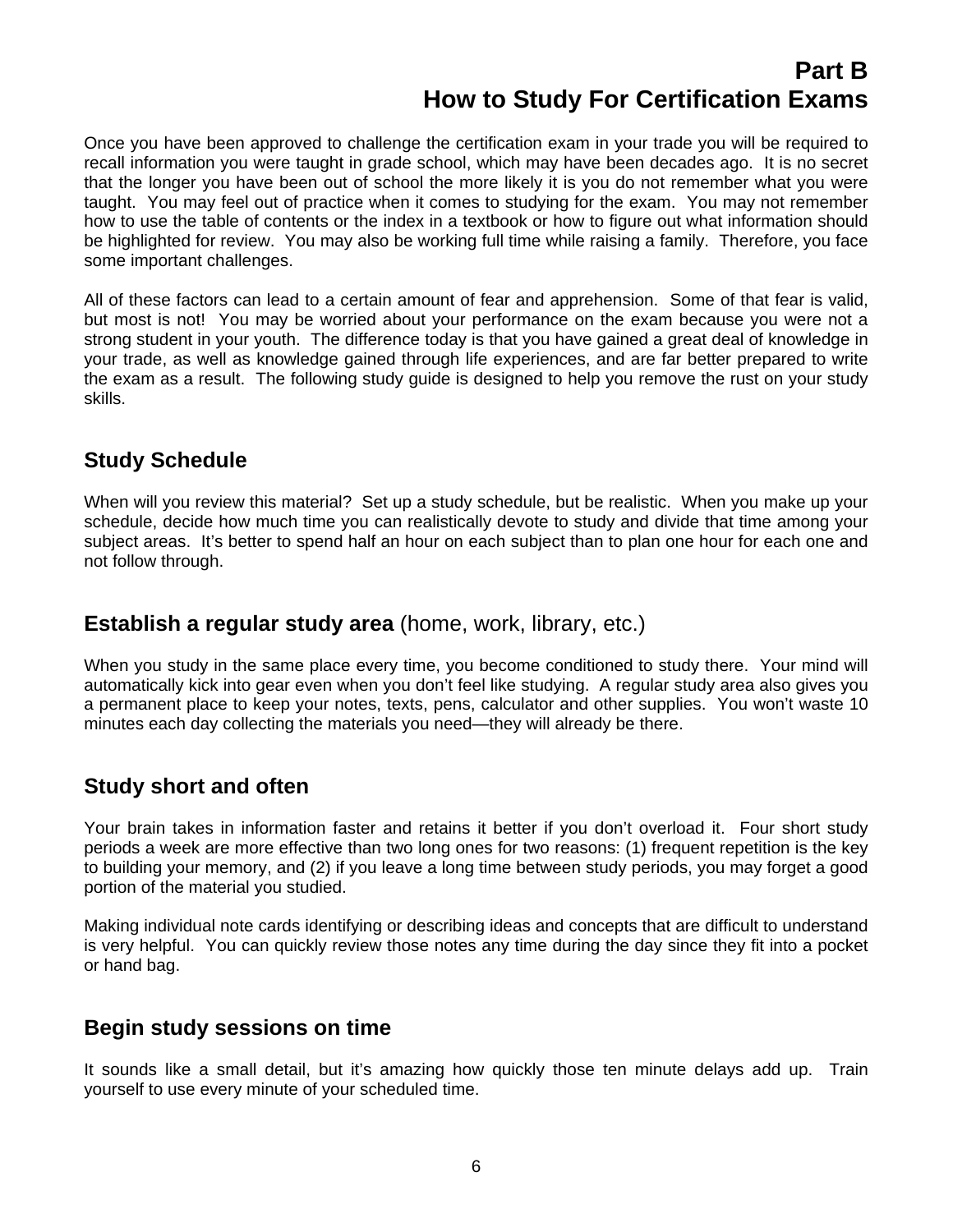#### **Study when you are wide awake**

The majority of people work most efficiently during daylight hours. In most cases, one hour during the day is worth 1½ hours at night. Of course it is difficult to study during daylight hours since many tradespeople work during the day. That's another reason to use the "note cards" during daylight hours.

Decide on the best time of day to study and schedule your study time accordingly. You accomplish more when you are alert. If you find yourself falling asleep, give in to it. It's better to study when you are refreshed rather than trying to study when you can't think straight.

#### **Set a specific goal for each subject you study**

You will accomplish more and do it faster if you set a specific goal for each study session. For example, let's say you set aside 30 minutes to read 15 pages of a text. If you start reading without a particular purpose, you may only read 11 pages. But if you set a goal of 15 pages in that period of time, you will probably finish all 15, even if you go past the 30 minute mark by a few minutes.

Don't worry if you don't reach your set goal within the allotted time. Either reschedule the task into your next study period or go back to it later that evening, if you have the time. Do yourself the favor of not stressing out because you cannot attain the goal you set for yourself. Remember, you have up to a year before you must write the exam—don't rush unnecessarily.

### **Study your most difficult subjects first**

You're most alert when you sit down to study, so that's when you will be in the best shape to attempt the most difficult questions. You will also feel better getting the "worst" out of the way and you won't be tempted to spend all your time on the easier or favorite subjects.

### **Vary your work**

Try to give yourself variety in the type of studying you are doing. For example, if you tried to read textbooks for three hours, you would not only get bored, you would have trouble processing the information. Instead, alternate reading texts with working on a CD or learning modules, taking notes, doing chapter ending questions. It is important to vary the subjects you are working on since a change is as good as a rest.

### **Reward yourself**

When you complete one of the goals you set for yourself, give yourself a reward. It doesn't have to be anything elaborate - a movie, snack, magazine, TV show, etc.

### **Test Anxiety**

Do you freeze during tests and miss questions you know the answers to? You may be experiencing test anxiety. A little tension is healthy as it may sharpen your awareness. However, extreme tension may cause loss of sleep, loss of appetite, nervousness, fear, irritability and a sense of hopelessness. Here are a few tips to help you reduce your test anxiety level: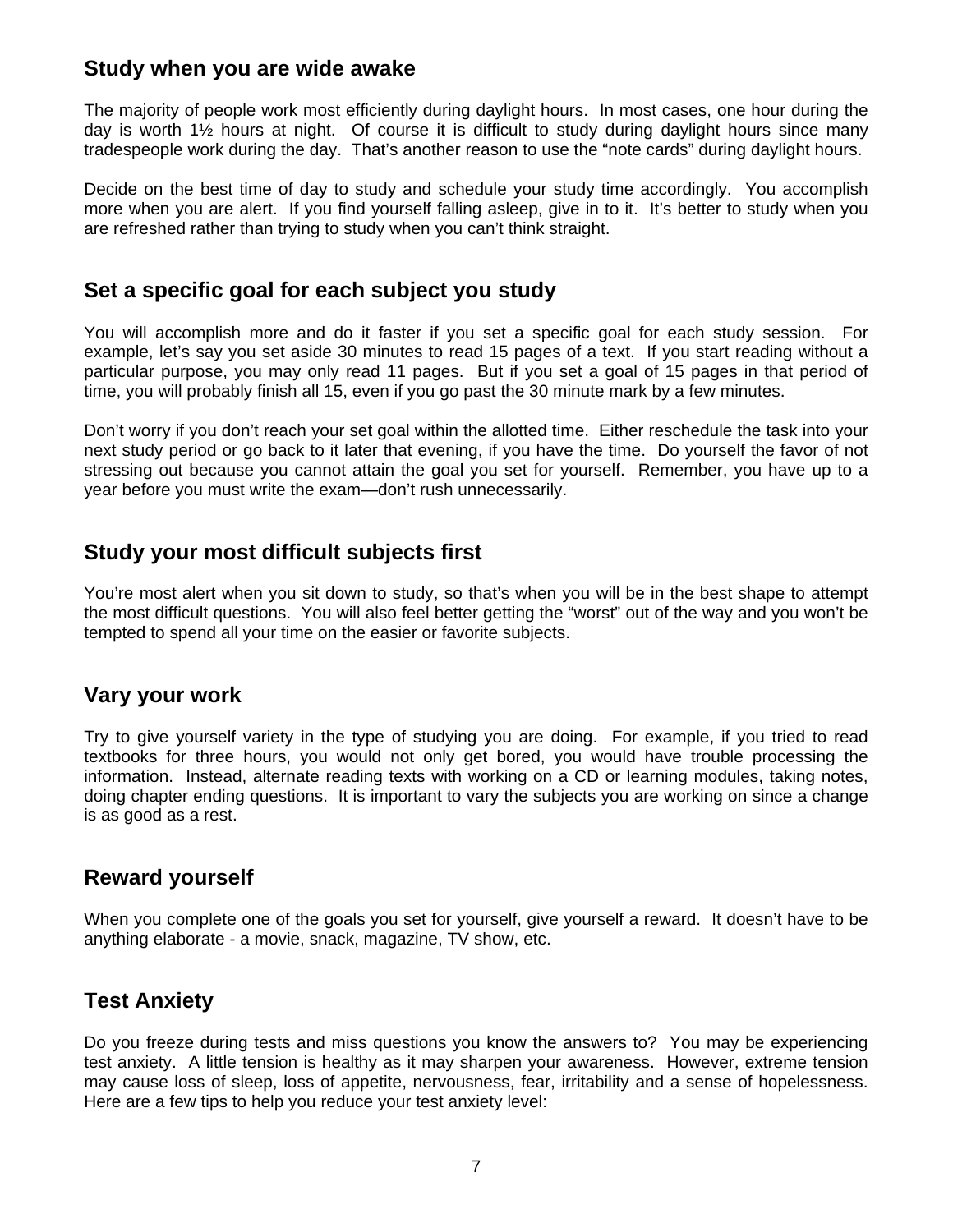- 1. Find out what you are being tested on. (The *Work Experience Form* will help with this)
- 2. What percentage is required to pass the exam? (70%)
- 3. How many questions are on the exam? (This varies from trade to trade: typically 100 to 125.)
- 4. How much time do you have to write the exam? (Typically 3 hours)
- 5. Where and when will the exam be held? (You will be notified of this in writing.)
- 6. Have you made arrangements for a translator, reader or foreign language dictionary? (If you need these resources contact Apprenticeship Manitoba.)
- 7. What is the test format? (Multiple-choice)
- 8. How many points will be assigned to each question? (One)
- 10. What can I take with me on examination day? (You will be notified in writing about this.)
- 11. Will I be penalized for incorrect answers? (No)

In an attempt to alleviate test anxiety, get some form of physical activity (ride a bike, take a walk, go for a swim—work up a sweat!). Also, resist the temptation to "cram" for the exam as cramming does not work. Depriving yourself of valuable sleep the night before the exam does not create the well rested state you need for writing the exam, and your brain needs time to process information. If you feel that you must cram, do so in the early morning. It is more effective to go to bed and get up early than to go to bed late and wake up exhausted.

Once you are writing the exam, take a washroom break so that you can walk up and down the hall or take a minute to relax at your desk before continuing with the exam. Feelings of anxiousness can make information retrieval seem impossible. A simple relaxation technique involves deep breathing exercises. Lean back in your chair, relax all your muscles, (especially your shoulders as they tend to want to reach for your ears), and take a few very deep breaths. Count to ten with each breath and let them out slowly. You may be surprised to find how effective this simple method is.

Meditation exercises are also useful when you find your mind is distracted by a jumble of facts, figures, techniques and processes. There are several meditation techniques that can help you focus your mind on one thing while excluding everything else. One technique is to focus on an object in the test room, even if the object does not relate to the test (it could be a word on a poster or a spot on the wall). Your mind can't think about anything else while you are intently focused on one thing. This will allow your mind to slow down a bit. Be careful not to do this for too long since the test has a time limit.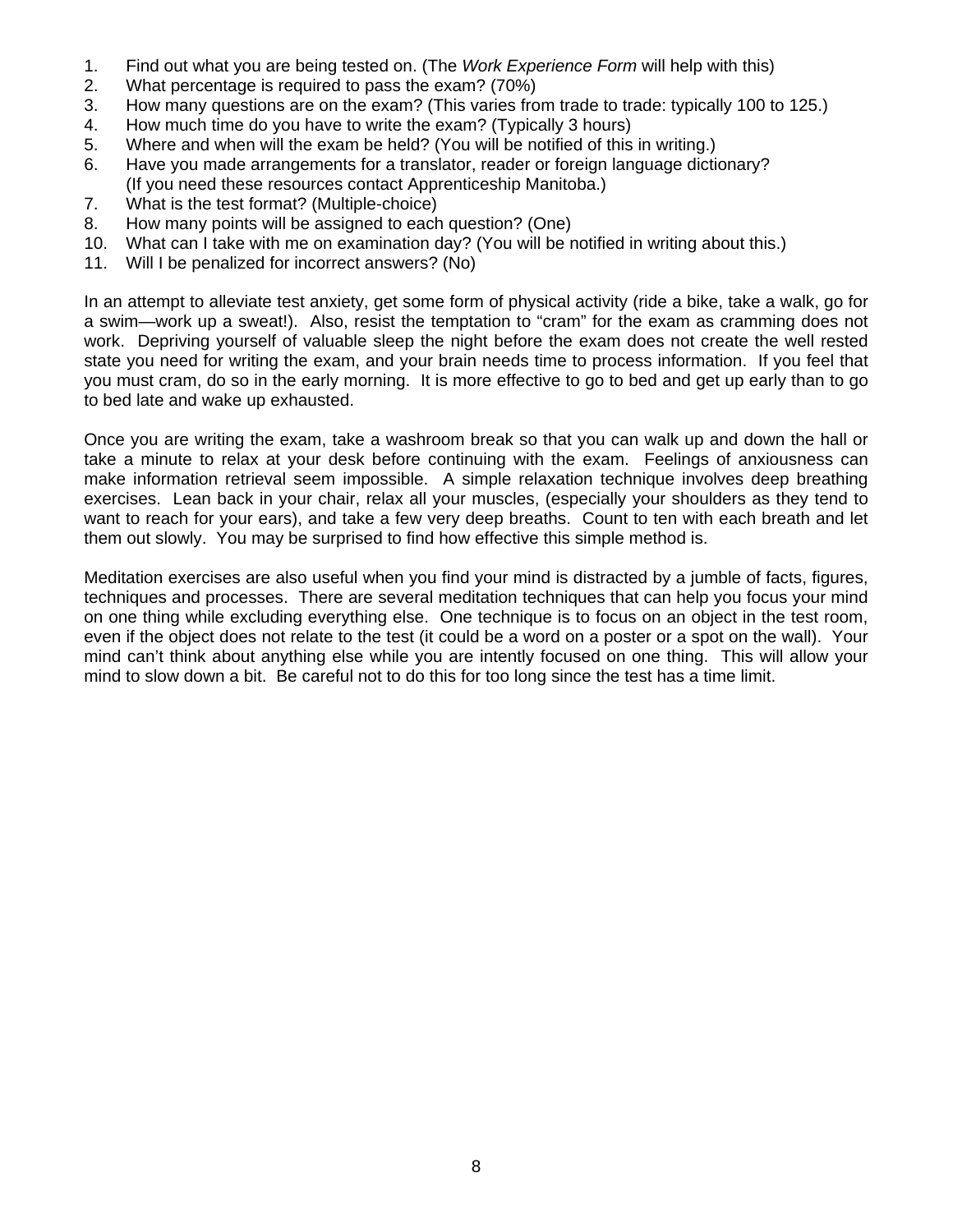### **Introduction**

The knowledge you have acquired over several thousand hours of your working life will be tested against a provincial or national standard that is broad in scope. You will improve your chances on the exam if you have developed a clearly defined learning plan.

The **first step** in developing a Learning Plan is to define a learning goal. This step is already complete as your goal is clear—you want to become a certified tradesperson.

The **second step** is to undertake a self-assessment. You have already accomplished this step by completing the Work Experience Form in your application package. The Work Experience Form you completed with your TQ application is based on the sub-tasks outlined in the Occupational Analysis for your trade and is your best source for identifying any training gaps. It is important to note that the test questions are developed at the subtask level.

The **third step** is to acquire learning resources. The Learning Resources document will assist you in locating learning resources to fill the training gaps defined in your Work Experience Form.

The **fourth step** is application. This step asks how you will apply the new knowledge you have gained through writing the exam. Please reference the How to Study for Certification Exams section.

The **fifth and final step** involves measuring your outcomes. Sample tests are helpful, but your measurable outcomes are defined by how well you perform on the exam. If you are not successful on the first writing, you will receive a breakdown of your marks at the block level. This will identify where you had difficulty and where further review is required.

One of the most effective ways of improving your chances on the exam is by practicing all the subtasks identified on the Work Experience Form while on-the-job. This will require performing duties and working with machines that may be different than those regularly assigned to you. You will have to discuss scheduling arrangements with your employer. The vast majority of employers are eager to support TQ qualifiers in their pursuit of certification and are often willing to help you find practice time at your job-site.

### **Learning Plan Checklist**

| Do you have a copy of your Work Experience Form?                        | $\Box$ Yes | $\square$ No |
|-------------------------------------------------------------------------|------------|--------------|
| Do you have a copy of the Strategies for Writing Multiple-Choice Exams? | $\Box$ Yes | $\square$ No |
| Do you have a copy of How to Study for Certification Exams?             | $\Box$ Yes | $\square$ No |
| Have you identified your Learning Resources?                            | $\Box$ Yes | $\square$ No |
| Do you have a Learning Plan?                                            | $\Box$ Yes | No.          |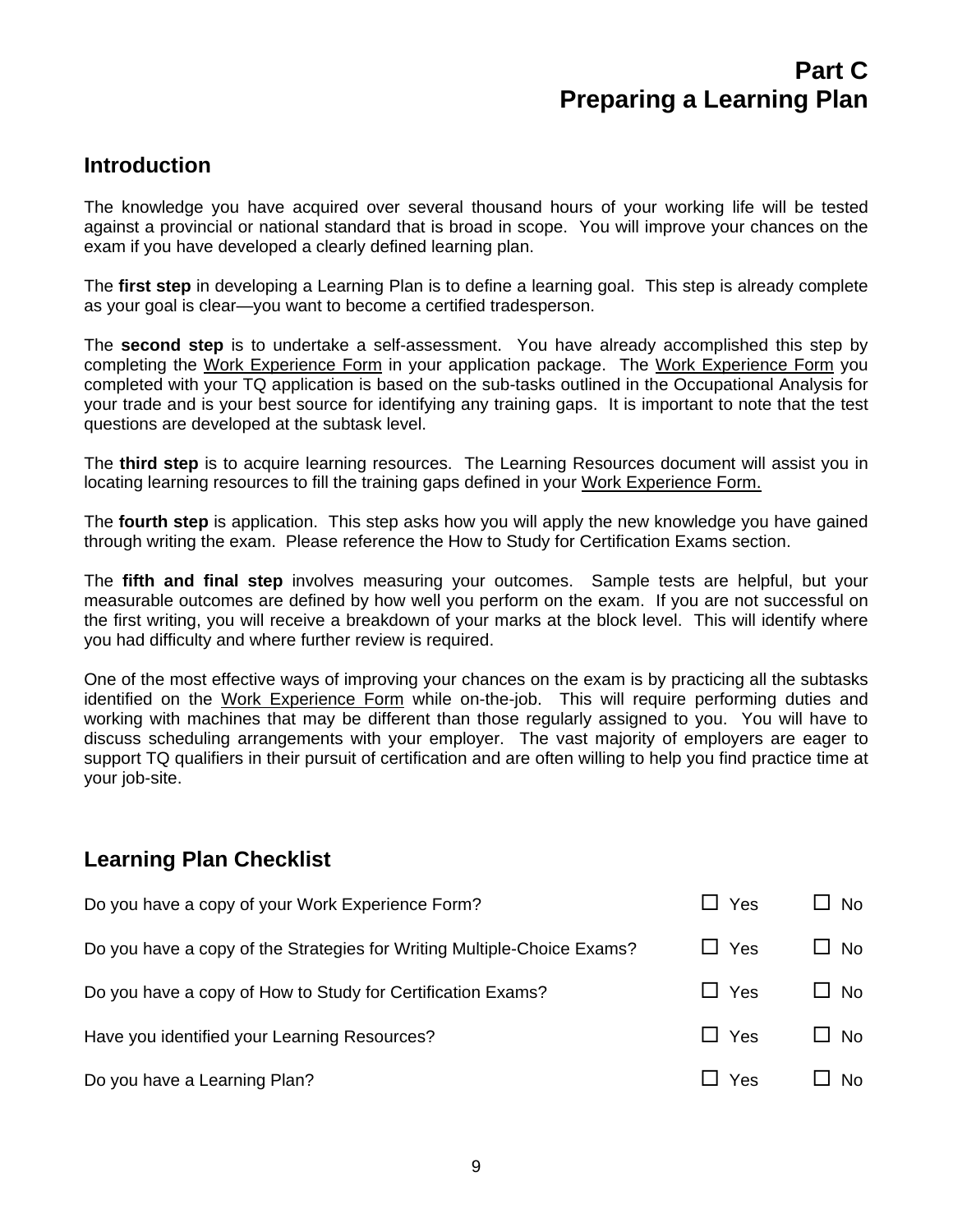#### **rrc.mb.ca/bookstore**

The Red River College bookstore has a list of books that apprentices use during their training toward certification. Get a copy of the list for your trade. As someone challenging the certification exam, you may not require each and every text on the booklist. Utilize your Work Experience Form to help you pin-point specific texts.

#### **tradesecrets.gov.ab.ca/ilmorder/order.html**

Alberta Apprenticeship and Industry Training provide Individual Learning Modules (ILMs) that can be ordered online. These modules are an excellent source of trade specific information presented in a format that provides rational statements, specific outcomes, detailed objectives, technical terms, formulas and a self-test (answers included). RRC can also order the ILMs for you.

#### **centennialcollegepress.com/auto.html**

Centennial College (Ontario) provides Certificate of Qualification (C of Q) Test Preparation books for the Automotive Service Technician and Truck and Transport Technician trades. These texts feature more than 200 questions (and detailed answers) written in the certification exam format.

#### **www.thelearningpit.com**

This site provides online interactive learning for electrical students. Also includes curriculum and support for trades and technology training, as well as tutorials, a glossary of terms, tools and tables and related web links.

#### **allaboutcircuits.com**

This site provides a series of online textbooks covering electricity and electronics. Topics include: basic concepts of electricity, Ohm's law, electrical safety, series and parallel circuits, batteries and power systems, capacitors, electromagnetism, etc.

#### **exambank.com**

This site claims to offer, for a fee, practice questions in several trades that have been developed by qualified instructors to prepare to write Interprovincial exams. The site offers free practice exams.

#### **itabc.ca/page30**

This website (BC Industry Training Authority) offers free practice exams for several trades. These are level tests and do not cover all levels of technical training.